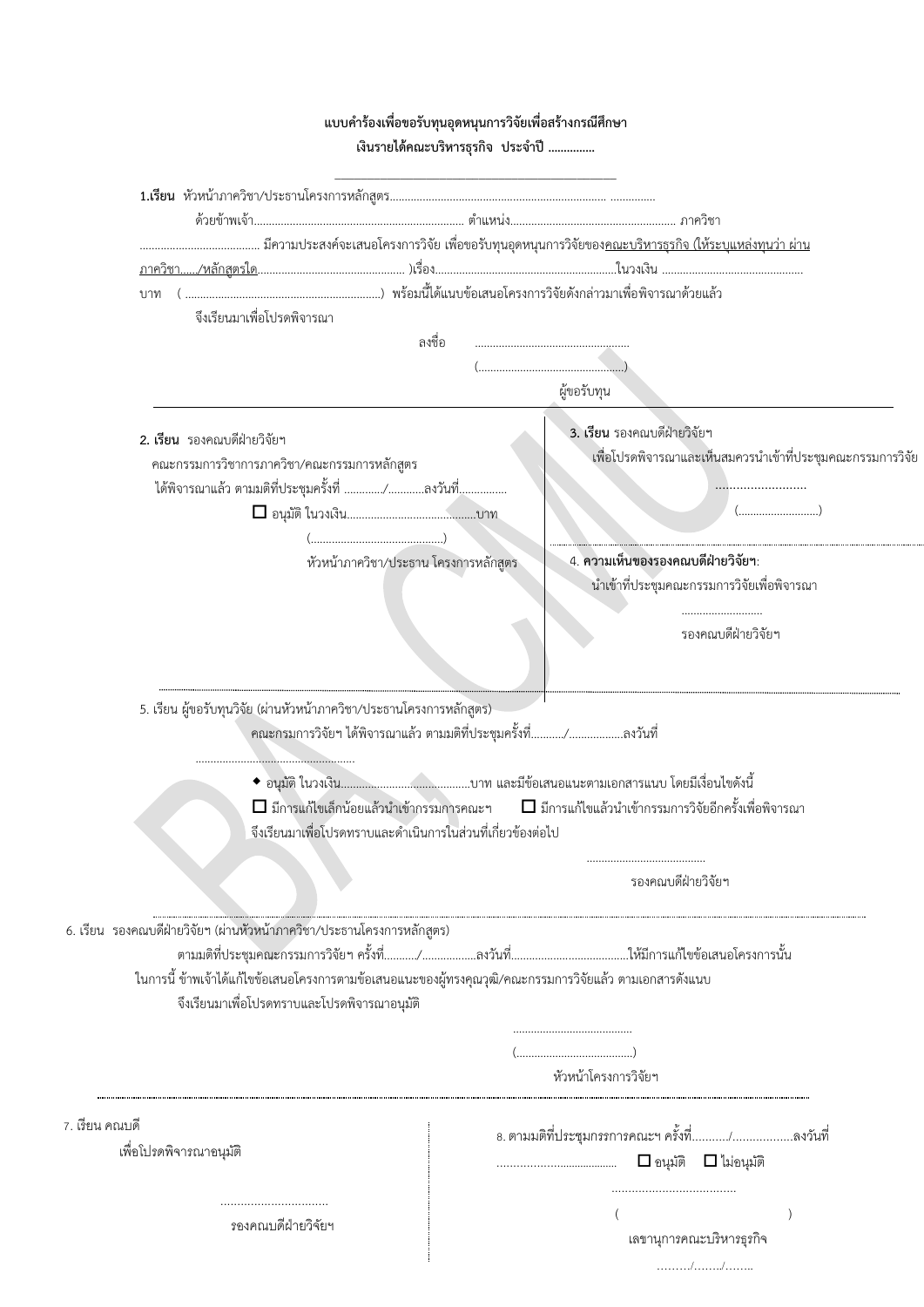## **ข้อเสนอโครงกำรเพื่อขอรับทุนสนับสนุนกำรสร้ำงกรณีศึกษำ**

| 3. ข้อมูลเบื้องต้นโดยสังเขปเกี่ยวกับกิจการ                                        |  |  |  |  |  |  |
|-----------------------------------------------------------------------------------|--|--|--|--|--|--|
| 4. ประเด็นปัญหา (issue) หรือเค้าโครงเรื่องที่น่าสนใจของกรณีศึกษา (อธิบายพอสังเขป) |  |  |  |  |  |  |
|                                                                                   |  |  |  |  |  |  |
|                                                                                   |  |  |  |  |  |  |
|                                                                                   |  |  |  |  |  |  |
|                                                                                   |  |  |  |  |  |  |
|                                                                                   |  |  |  |  |  |  |
| 9. กำหนดการส่งกรณีศึกษาและคู่มือการสอนฉบับสมบูรณ์ (ระบุเดือน/ปี)                  |  |  |  |  |  |  |
|                                                                                   |  |  |  |  |  |  |
| 11. รายการเอกสารแนบ                                                               |  |  |  |  |  |  |
| ▶ หนังสือยินยอมการเก็บข้อมูลจากกิจการ                                             |  |  |  |  |  |  |
| ▶ บันทึกการผ่านความเห็นชอบจากกรรมการภาควิชา หรือ โครงการ                          |  |  |  |  |  |  |
|                                                                                   |  |  |  |  |  |  |
|                                                                                   |  |  |  |  |  |  |

ลงนาม................................................ (หัวหน้าโครงการสร้างกรณีศึกษา) วันที่..........เดือน....................ปี...............ที่เสนอ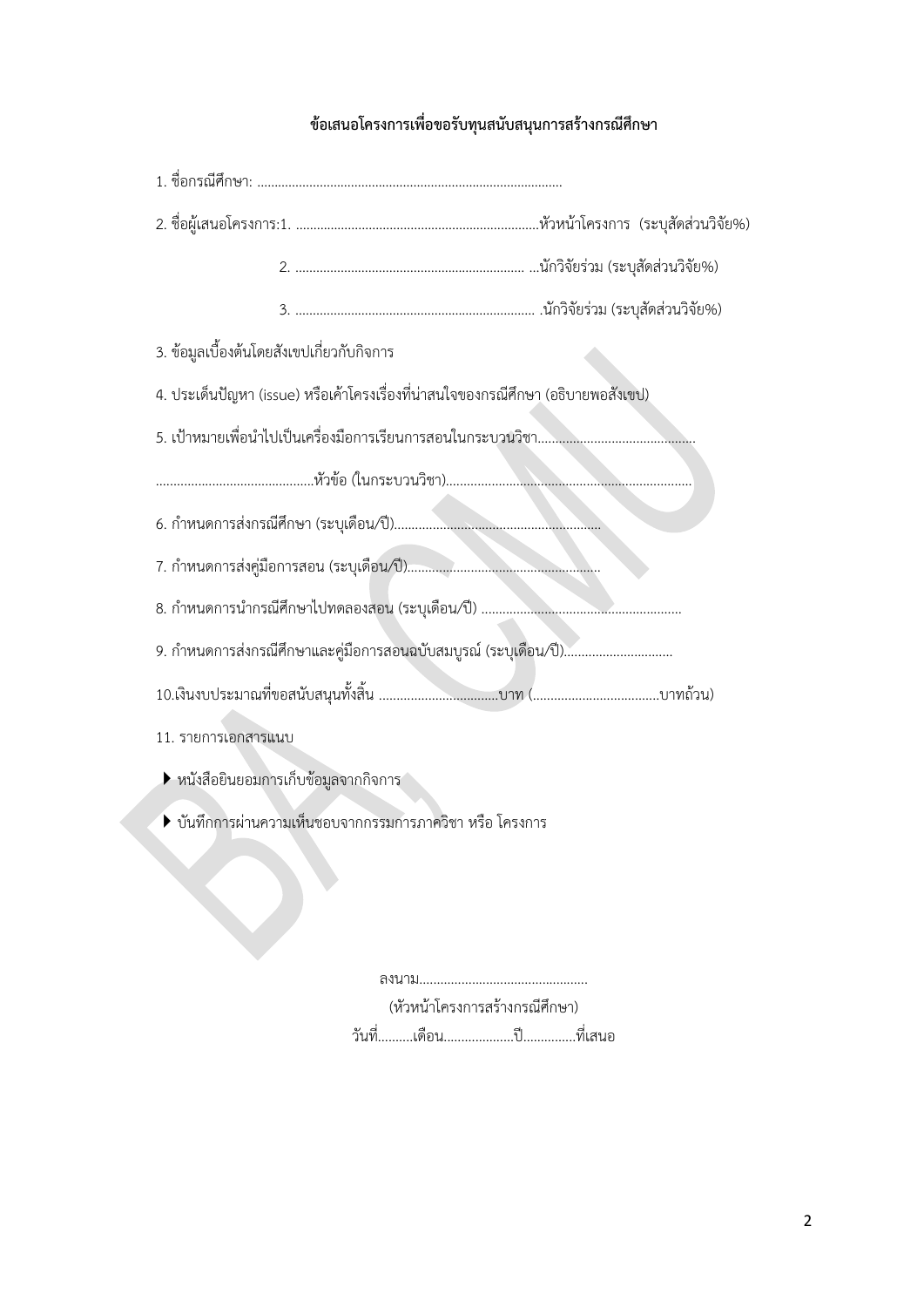#### **The Case Study Proposal Form**

| 2. Researcher's Name:                                                               |
|-------------------------------------------------------------------------------------|
|                                                                                     |
|                                                                                     |
|                                                                                     |
|                                                                                     |
| 4. Issue or interested topic for case study                                         |
| 5. The purpose to apply in what subject  and topic in that subject                  |
|                                                                                     |
|                                                                                     |
|                                                                                     |
| 9. Submit final case study and teaching note (Month/Year)  (Obtain fund in phase 3) |
|                                                                                     |
| 11. Documentation:                                                                  |
| Organization-Survey Consent Form<br>▶                                               |
| Department Consent Letter                                                           |
|                                                                                     |
|                                                                                     |
|                                                                                     |
|                                                                                     |
| (Project Leader)                                                                    |
|                                                                                     |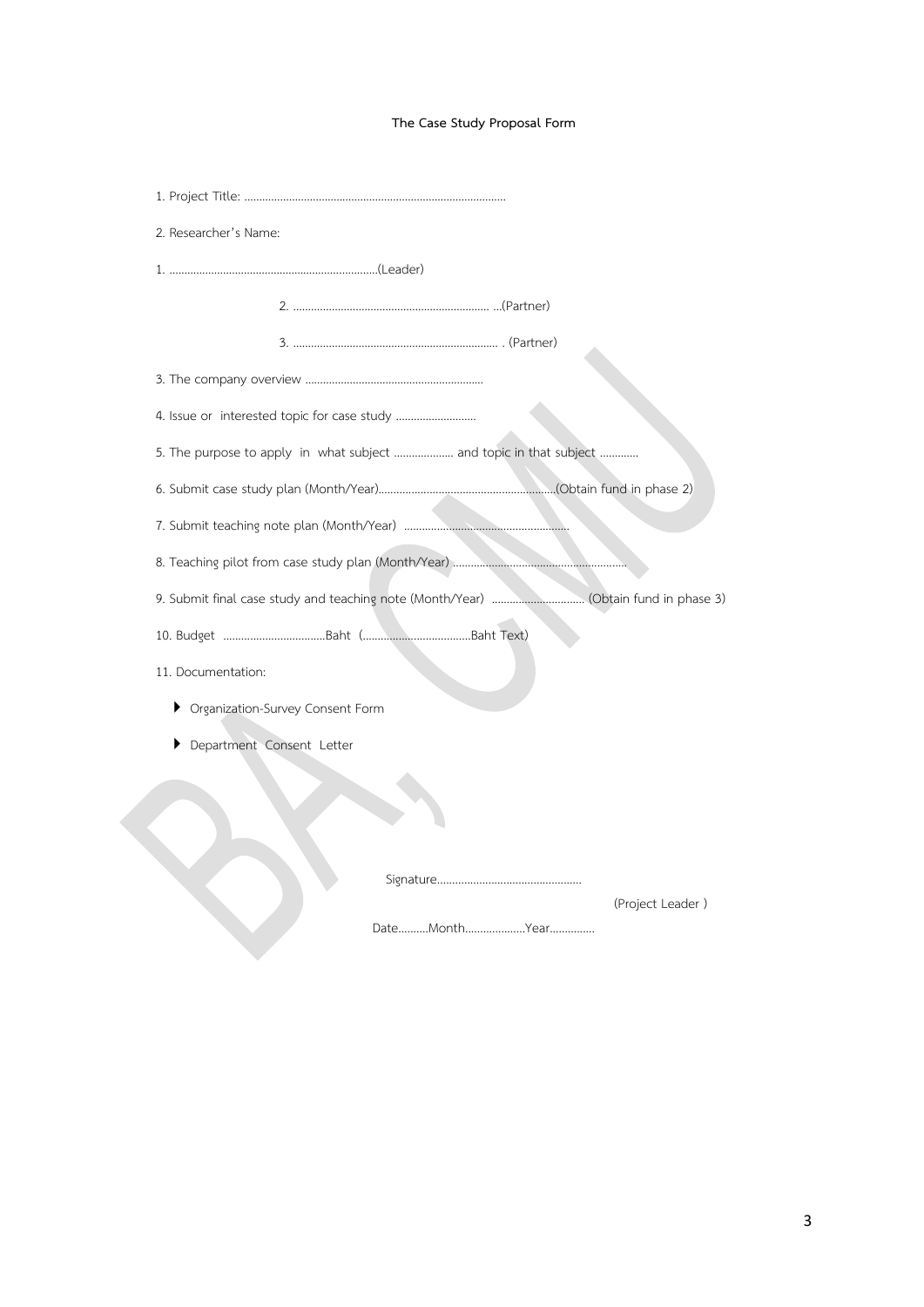# **สรุปกำรแก้ไขข้อเสนอโครงกำรตำมผู้ทรงคุณวุฒิ/คณะกรรมกำรวิจัยคณะฯ**

**ชื่อโครงกำรวิจัย...............................................................................................**

| ข้อเสนอแนะของผู้ทรงคุณวุฒิ | สรุปการแก้ไข |
|----------------------------|--------------|
|                            |              |
|                            |              |
|                            |              |
|                            |              |

|  | หัวหน้าโครงการวิจัยฯ |
|--|----------------------|

หมายเหตุ: ให้แนบสรุปการแก้ไขข้อเสนอโครงการตามผู้ทรงคุณวุฒิ กระบวนการ ที่ 6 พร้อมข้อเสนอ โครงการที่ได้แก้ไขแล้ว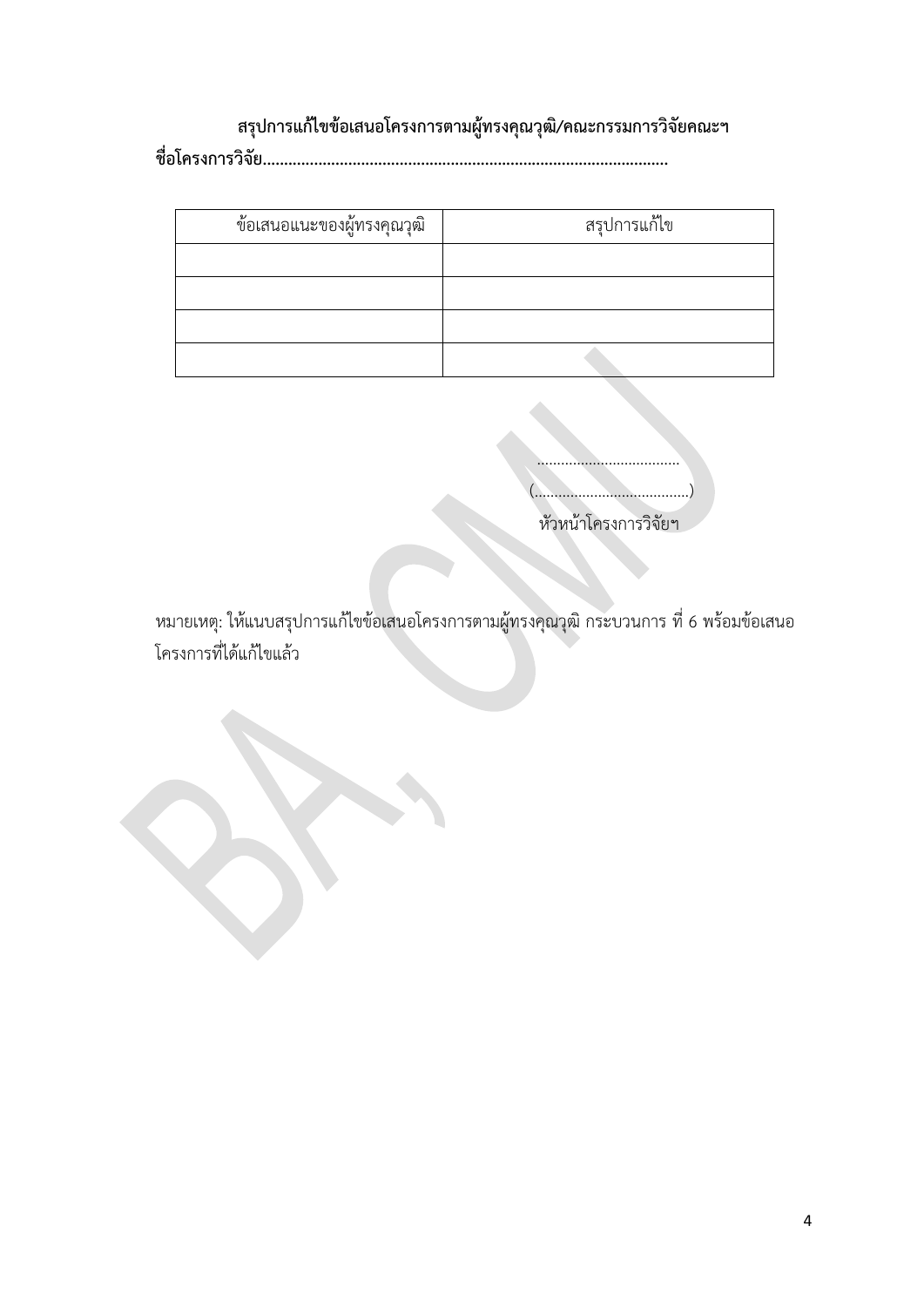#### **TOR Case study for Business Administration Teaching Program**

#### **(To be attached to the agreement)**

#### **Components of approved case studies<sup>1</sup>**

Generally, a case study should comprise of 20-30 pages of the case content. Additionally, it should have approximately 10 pages of tables, figures, and appendices. Teaching note, however, has no page limit.

The case study should provide basic information about the organization and business in which the key subject(s) in the case is involved. For instance, a case study should provide sufficient information that a CEO, the subject in the case, uses in order to solve the problem in his/her organization. However, the case should NOT present information in the way that "HOW" the CEO uses these cues to solve the problem as one of the aims of this teaching method is to develop students' critical thinking skills. In other words, case studies should allow students to make their own decision by assuming that they are decision makers in the provided situation.

Case studies should identify details of the problem, personal opinion, and information relating to key person (e.g. executives or a business consultants)

#### **Case study should comprise of 6 following parts:**

**.** 

1. Overall picture of the focal industry in which the case study is focusing. This part includes factors relating to competitors and their products/services, relevant economics, social, political, culture, and technology issues that may have strong and direct impacts to an observed organization.

2. Basic information about the observed organization, key person(s), organizational structure, and resources that relevant to the decision making in that situation.

3. Details of the situation/problem that an organization has to make a decision. This part should provide details to students as much as possible and should take the largest space in the case study.

4. Challenging questions. A case study which is a "problem case" generally identified the core problem by providing a paragraph describing the situation in which the key subject in the case has to perform a decision making. Additionally, a time constraint factor may also be added to reflect the urgency needed in the decision making. The case writer may alternatively place this part at the beginning of the case study in order to draw attentions from

<sup>1</sup>Assoc. Prof.Dr.Siriwut Buranapin, Department of Management, Faculty of Business Administration, Chiang Mai University.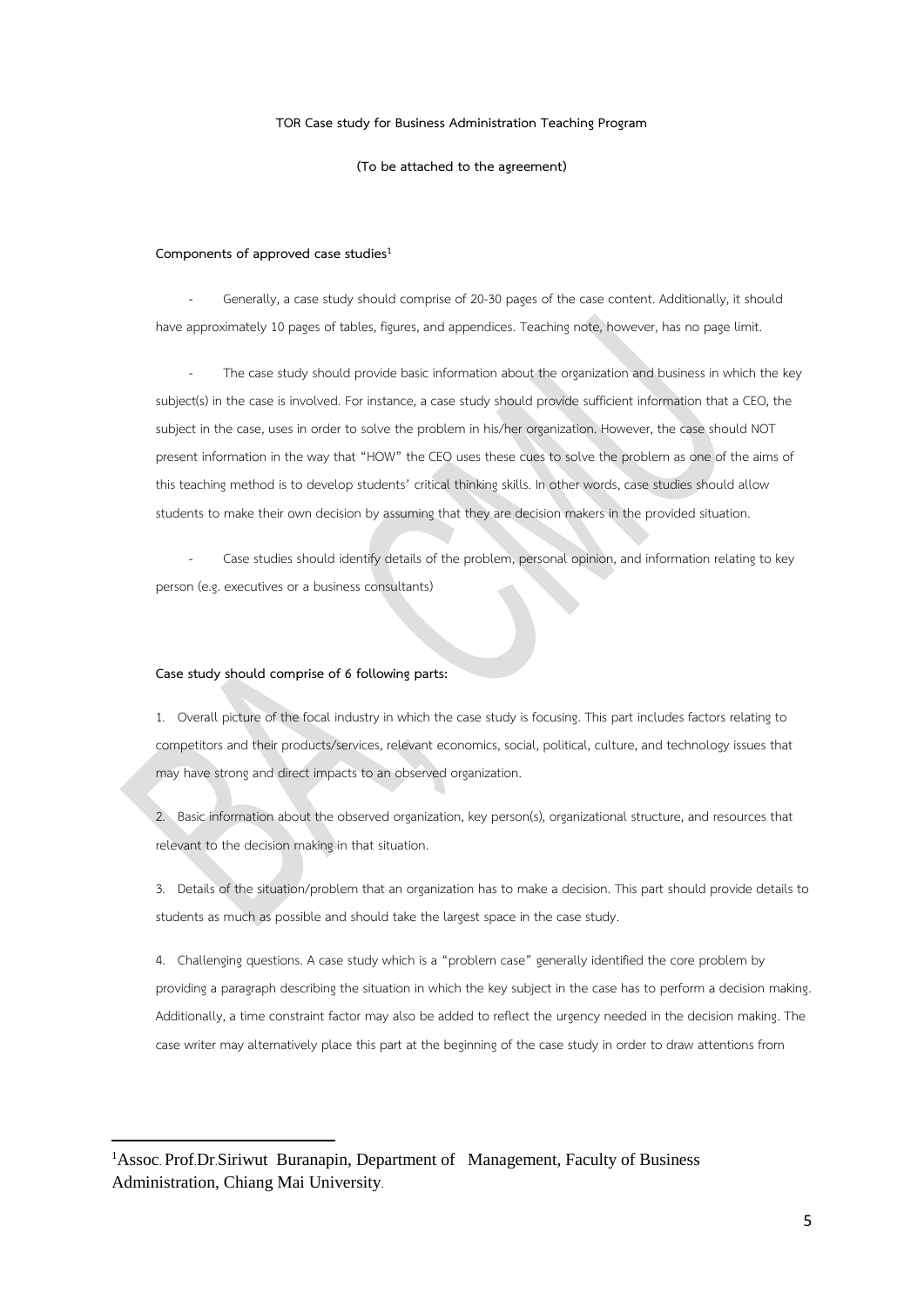readers. In addition, for the case that shows the success of the organization, the case writer usually leads readers to discuss whether the organization will be able to maintain this success in the long run.

5. Attached documents used as a supplementary for the case study (to be applied where appropriate). This part includes organization chart, minutes of meeting, brief or detailed financial statements, production flowchart, examples of ads, etc. The portion of this part is considered from the nature of the case study. The faculty's committee will consider this on the case by case basis.

6. Attached document presenting the consent from the original source of information (e.g. consent from an organization used in the case study). This letter of consent should be consistent with the format used in an international business ethics practices.

#### **Teaching notes should comprise of these following 8 parts (with 7 compulsory parts)**

1. Synopsis of the case study: should be less than half page

2. Five key words in Thai language, along with English translation in the bracket. The first word should present the teaching scope or the name of the teaching subject (e.g. Cost Accounting, Strategy, Communications, Entrepreneurship, Finance, Information System, International Business, Management Science, Marketing, Operations, Organizational behavior, Human Resource, etc.). The second word should present business or industry type (e.g. hotel, spa, handicraft, restaurant, banking, etc.). The third word should present the critical issue (e.g. ethics, bankruptcy, policy resistance, etc.). The fourth and fifth words should present theory, concept, or special topic (e.g. organizational learning, constructions, product-life cycle, Accounting Standard Change, Valuation, etc.).

3. Aims of the case study: Identify problems or main theories that are applied to the case study. In other words, the case should mention about aims that the case developer(s) wants to teach or leads students.

4. At least 5 questions for discussion

5. Possible responses – This part includes possible responses that may be raised by students in the class. In the case that responses are based on theories, the case developer may provide suggestions to discussion questions or attach examples of analysis with description in this part. This part should be the largest part of the case study. In addition, good teaching instruction should also provide teaching guidelines from the actual teaching experience and cautions when using the case study (e.g. should mention to the instructor NOT to tell some specific information to students until the case is conducted and reach the specific point of time). These suggestions are very beneficial in setting the standard for each case study, especially when it is not conducted by the case developer in the future.

6. Blackboard plan: Harvard Business School uses this part as one of the standard indicators for the case study conducted in the class. Specifically, this part presents things that the instructor will write on the blackboard as well as the position where the specific word/phase will be placed on the blackboard. This plan should be consistent with questions for discussion. The case developer should plan clearly about the place to put each answer on the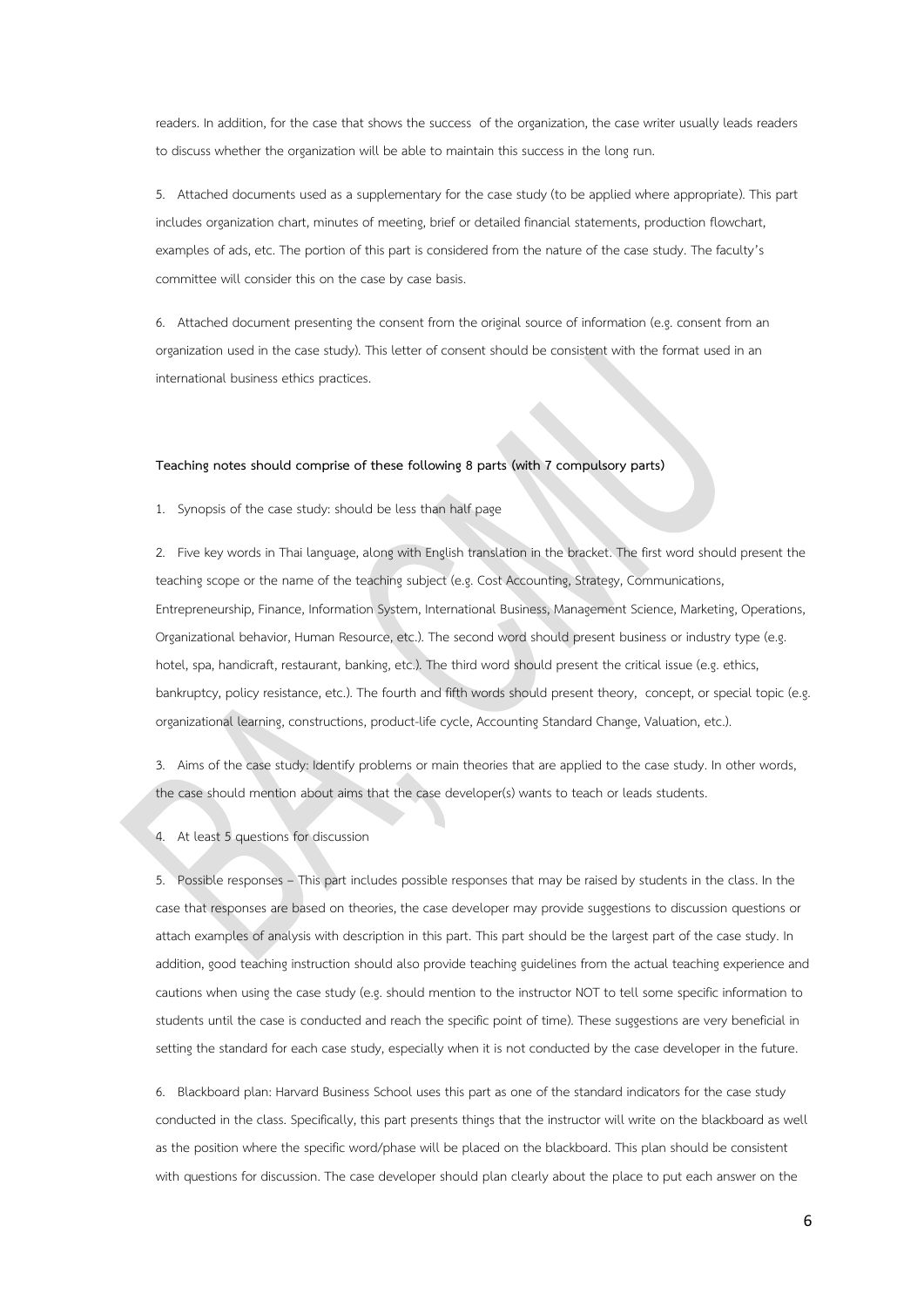blackboard when students in the class answer that question. This method will facilitate the case instructor in debriefing the case at the end of the discussion session. Following is an example of blackboard plan:

7. References should be provided here, not at the end of the case study.

8. (optional) Information about the updated (real) situation that happened to the organization after the case study is completed. For instance, in a case study relating to the investment decision making, the case developer may provide additional information about the "real" final decision that the organization has made. Harvard and Ivey case studies generally add this part at the appendices of the instruction booklet and considering it as "case study B" while considering the main case study as "case study A" (and make a note in the case study a to inform the case instructor that case study B is available in appendices).

#### **Research procedures**

- Collect the data from difference sources and interview key persons of the organization
- Design the case structure and separate the discussion into points in order to associate each point to the theories and practices.
- Write the draft of the case study. Edit the case to make sure in the correctness, and completeness of contents.
- Develop teaching manual. Some case studies may need to provide multi-media where necessary.
- Review case contents to make sure that the case does NOT provide any straightforward answer to the students. Instead, it should allow students to find answers from their own discussion and critical thinking.

Test the case study in the class and gain feedbacks from users (e.g. students). This could be done by attaching the comments/opinion forms with the case.

Revise the case before publishing.

Gain a letter of consent from the organization. In the situation that the organization is not willing to reveal information to the public due to confidentiality reasons, the case developer may conceal the information that could identify the person or organization and make up numbers in the real data until the case is satisfied and gained consent from the organization.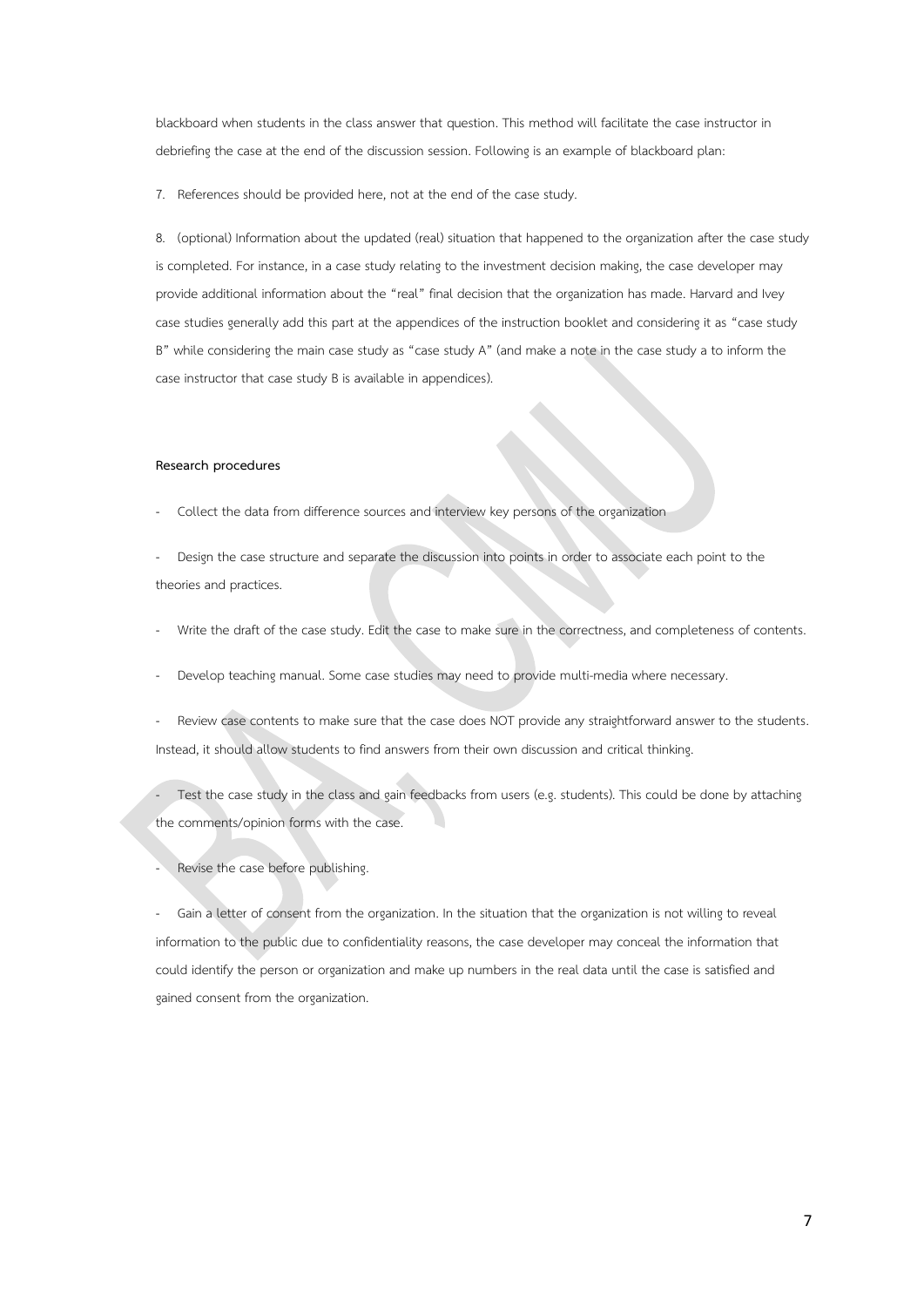### ์ ตัวอย่างหนังสือยินยอมการสำรวจองค์กร

ด้วยปรากฏว่า .............(ระบุชื่อผู้ทำวิจัย).............ผู้ทำวิจัยเรื่อง......(ชื่อหัวข้อและพิมพ์ตัวเข้ม)........... ได้อธิบายวัตถุประสงค์ของการวิจัยนี้อย่างแจ้งชัดให้ข้าพเจ้า และดังเอกสารแนบ ..........(แนบร่างข้อเสนอ โครงการ)..........ข้าพเจ้า....(ระบุชื่อผู้ลงนาม)...ในฐานะผู้แทนและผู้มีอำนาจ จึงแสดงเจตนาที่จะอนุญาตให้ ผู้วิจัยเข้าถึงแหล่งข้อมูลภายใน หรือสัมภาษณ์บุคลากร ณ...........(ระบุชื่อกิจการ)..........

- ข้าพเจ้าเข้าใจวัตถุประสงค์และวิธีวิจัยของโครงการนี้และเข้าใจความเกี่ยวข้องของข้าพเจ้าที่ มีกับโครงการนี้แล้ว
	- ข้าพเจ้าเข้าใจว่าข้าพเจ้ามีสิทธิขอยุติการยินยอมนี้และการใดที่เกี่ยวข้องกับโครงการวิจัย เมื่อใดก็ได้ระหว่างการทำวิจัย โดยข้าพเจ้าจะทำหนังสือแจ้งขอยุติการยินยอมกับผู้วิจัยอย่างเป็น ทางการถึงหัวหน้าหน่วยงานต้นสังกัดของผู้ท าวิจัย
- ข้าพเจ้าเข้าใจว่าข้อมูลที่ได้รับจากการศึกษานี้จะได้รับการตีพิมพ์สู่สาธารณะเพื่อวัตถุประสงค์ ทางการศึกษาเท่านั้น
	- ข้าพเจ้าเข้าใจว่าระหว่างการเก็บข้อมูลอาจมีการสัมภาษณ์ซึ่งจะมีการบันทึกเทป

 **(………………………………………)**

ชื่อผู้แทนหรือผู้มีอ านาจ .............................................................

ต าแหน่ง **……………………………………..** วันที่ลงนาม .....................................

(ประทับตราองค์กร)

ี หนังสือยินยอมนี้จะใช้ได้เมื่อปรากฏลายมือชื่อผู้มีอำนาจและตราประทับขององค์กรเท่านั้น

ข้าพเจ้า........(ระบุชื่อผู้ท าวิจัย)...........ได้ให้รายละเอียดเกี่ยวกับโครงการนี้กับผู้ลงนามยินยอมข้างต้น และเชื่อว่าบุคคลดังกล่าวเข้าใจความเกี่ยวข้องที่ตนมีกับโครงการนี้

ลายมือชื่อหัวหน้าวิจัย/ผู้วิจัย.............................................. วันที่ลงนาม......................................

 **(………………………………………)**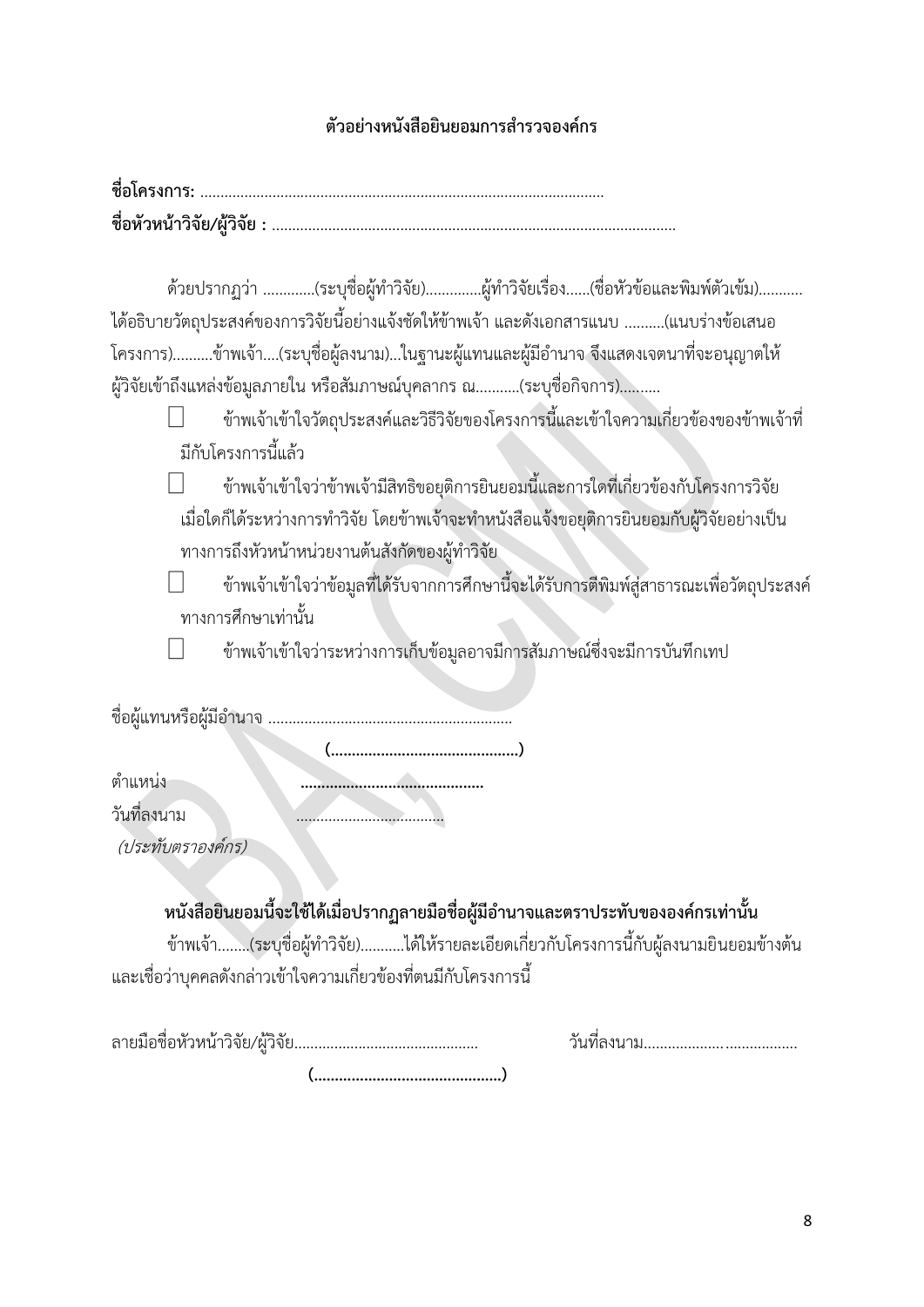#### **Sample of Organization-Survey Consent Form**

**Researcher's name : ....................................................................................**

As the purposes of conducting an academic study entitled ......(name of Project in bold font)....... has been clarified by the researcher, ......(name of researcher)............, and in attached information sheet (Please attach the project proposal along with this form), I, ……….(name of participant or the authorized person)……., strongly support the researcher by permitting (him (or her)) to conduct interviews and gain access to internal data at .....(name of organization)...

 $\Box$  understand the purpose of the research project and my involvement in it;

 $\Box$ I understand that I may close my consent or withdraw from the project at any stage of this research;

 $\Box$  understand that information gained during the study may be published for the academic purpose only;

 $\Box$ I understand that during data collecting process, the interviews may be audio-taped / video-taped.

| Position Title                                                                              |                                                                                                               |
|---------------------------------------------------------------------------------------------|---------------------------------------------------------------------------------------------------------------|
| Date                                                                                        |                                                                                                               |
| (organization seal)                                                                         |                                                                                                               |
| This consent form will not be valid without the authorized signature and organization seal. |                                                                                                               |
|                                                                                             | I have provided information about the research to the participant and believe that he/she understands what is |
| involved.                                                                                   |                                                                                                               |
|                                                                                             |                                                                                                               |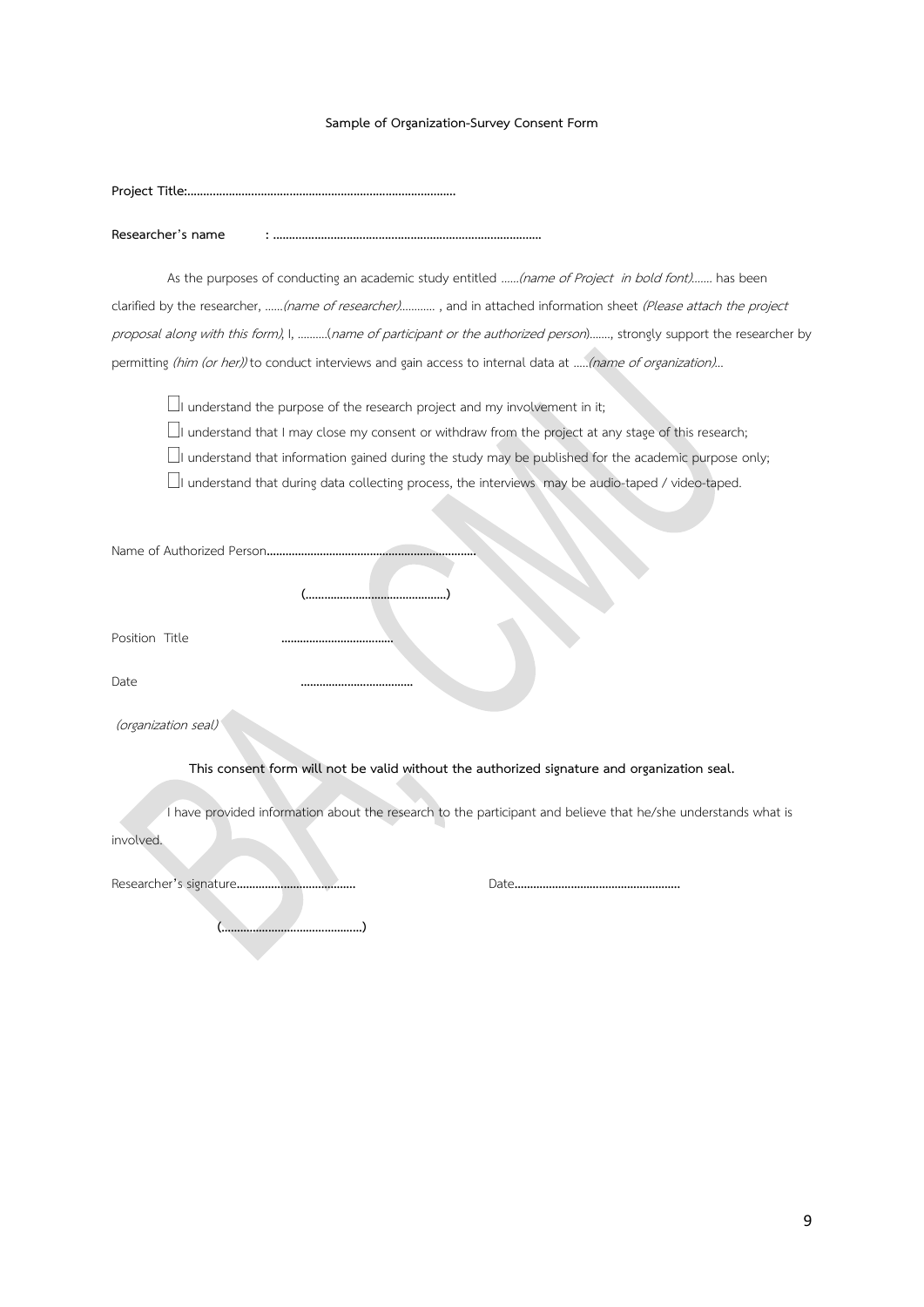# แบบฟอร์มการนำกรณีศึกษาไปใช้ประโยชน์ในการเรียนการสอน

|                     | เสร็จสิ้น                                                                        |  |
|---------------------|----------------------------------------------------------------------------------|--|
| กระบวนวิชา          |                                                                                  |  |
| 1.                  |                                                                                  |  |
| 2.                  |                                                                                  |  |
| 3.                  |                                                                                  |  |
| เอกสารหลักฐานประกอบ |                                                                                  |  |
|                     |                                                                                  |  |
|                     | - เอกสารประกอบการนำกรณีศึกษาไปใช้ในการเรียนการสอน (เช่น Course syllabus เป็นต้น) |  |
|                     |                                                                                  |  |
|                     |                                                                                  |  |
|                     | หัวหน้าโครงการวิจัย                                                              |  |
|                     | รายงานวันที่.                                                                    |  |
|                     |                                                                                  |  |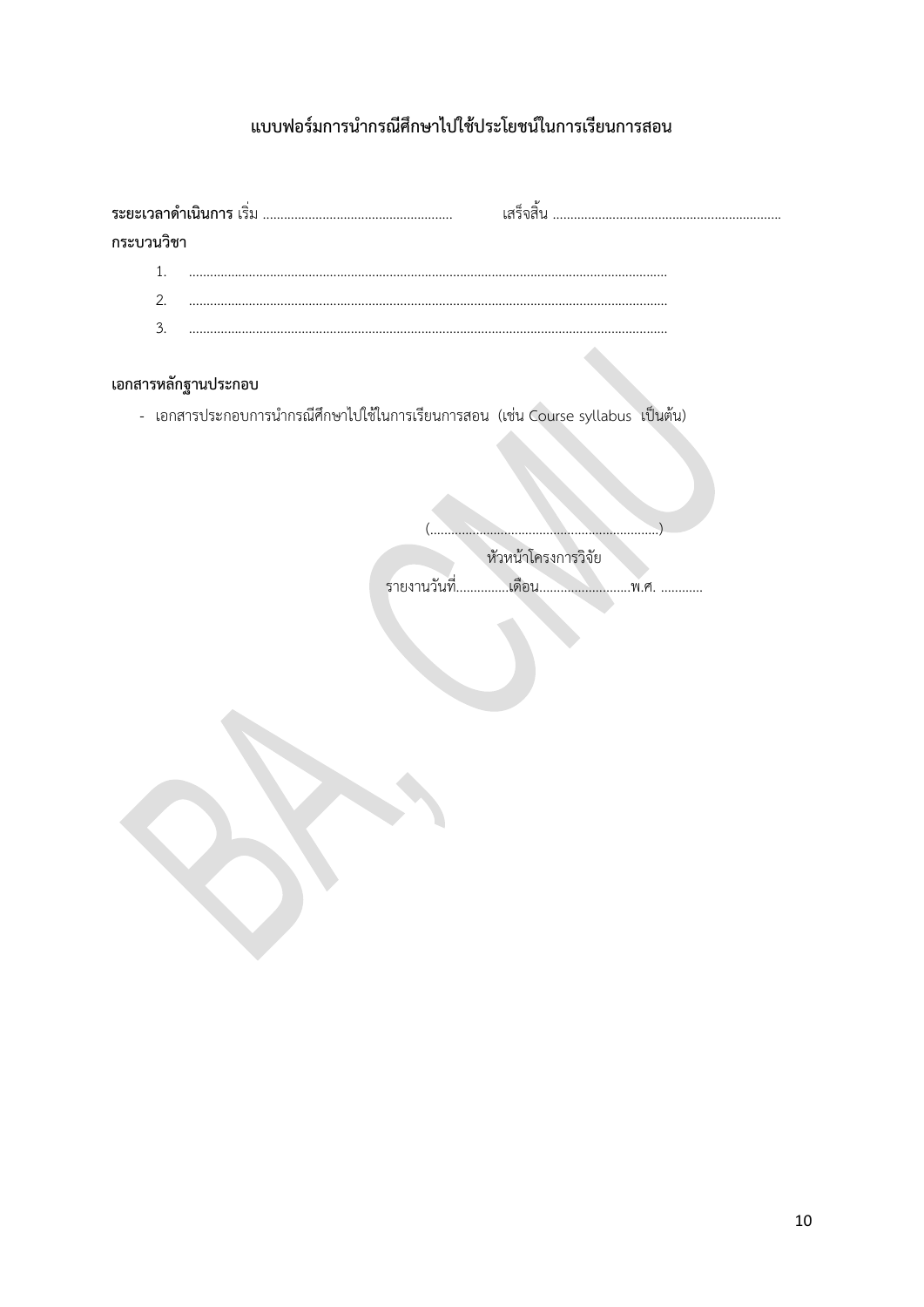**(แบบ ว-5 กรณีศึกษำ)**

# **แบบประเมินกำรอ่ำนกรณีศึกษำโดยผู้ทรงคุณวุฒิ**

| ข้าพเจ้านาย/นาง/นางสาว | สังกัดหน่วยงาน |  | ได้อ่านกรณีศึกษา |                                                           |
|------------------------|----------------|--|------------------|-----------------------------------------------------------|
| เรื่อง                 |                |  |                  | โดยตลอดแล้ว และได้ประเมินกรณีศึกษา   สรปการประเมินและแสดง |
| ข้อคิดเห็นดังนี้คือ    |                |  |                  |                                                           |

### 1. ระดับผลการประเมิน

| รายการประเมิน                        | ระดับผลการประเมิน |    |            |       |             |
|--------------------------------------|-------------------|----|------------|-------|-------------|
|                                      | ดีมาก             | ดี | ค่อนข้างดี | พอใช้ | ควรปรับปรุง |
| ภาพรวมอุตสาหกรรมที่กิจการใน          |                   |    |            |       |             |
| กรณีศึกษากำลังแข่งขันอยู่            |                   |    |            |       |             |
| ข้อมูลพื้นฐานขององค์กร บุคคลสำคัญ    |                   |    |            |       |             |
| โครงสร้างการจัดการ ทรัพยากรต่างๆ ที่ |                   |    |            |       |             |
| เกี่ยวข้องกับการตัดสินใจของเหตุการณ์ |                   |    |            |       |             |
| ในขณะนั้น                            |                   |    |            |       |             |
| เหตุการณ์สำคัญที่องค์กรกำลังต้อง     |                   |    |            |       |             |
| ตัดสินใจ                             |                   |    |            |       |             |
| ปริศนาท้าทาย                         |                   |    |            |       |             |
| เอกสารแนบเพื่อประกอบเนื้อหา          |                   |    |            |       |             |
| กรณีศึกษา                            |                   |    |            |       |             |

 $\_\_\_\_\_\_\_\_\_$  $\_\_\_\_\_\_\_\_\_\_\_\_\_$ \_\_\_\_\_\_\_\_\_\_\_\_\_\_\_\_\_\_\_\_\_\_\_\_\_\_\_\_\_\_\_\_\_\_\_\_\_\_\_\_\_\_\_\_\_\_\_\_\_\_\_\_\_\_\_\_\_\_\_\_\_\_\_\_\_\_\_\_\_\_\_\_\_\_\_\_\_\_\_\_\_\_\_\_\_\_\_\_\_\_\_ \_\_\_\_\_\_\_\_\_\_\_\_\_\_\_\_\_\_\_\_\_\_\_\_\_\_\_\_\_\_\_\_\_\_\_\_\_\_\_\_\_\_\_\_\_\_\_\_\_\_\_\_\_\_\_\_\_\_\_\_\_\_\_\_\_\_\_\_\_\_\_\_\_\_\_\_\_\_\_\_\_\_\_\_\_\_\_\_\_\_\_ \_\_\_\_\_\_\_\_\_\_\_\_\_\_\_\_\_\_\_\_\_\_\_\_\_\_\_\_\_\_\_\_\_\_\_\_\_\_\_\_\_\_\_\_\_\_\_\_\_\_\_\_\_\_\_\_\_\_\_\_\_\_\_\_\_\_\_\_\_\_\_\_\_\_\_\_\_\_\_\_\_\_\_\_\_\_\_\_\_\_\_  $\_$  ,  $\_$  ,  $\_$  ,  $\_$  ,  $\_$  ,  $\_$  ,  $\_$  ,  $\_$  ,  $\_$  ,  $\_$  ,  $\_$  ,  $\_$  ,  $\_$  ,  $\_$  ,  $\_$  ,  $\_$  ,  $\_$  ,  $\_$  ,  $\_$  ,  $\_$  ,  $\_$  ,  $\_$  ,  $\_$  ,  $\_$  ,  $\_$  ,  $\_$  ,  $\_$  ,  $\_$  ,  $\_$  ,  $\_$  ,  $\_$  ,  $\_$  ,  $\_$  ,  $\_$  ,  $\_$  ,  $\_$  ,  $\_$  ,

### 2. สรุปการประเมินและแสดงข้อคิดเห็น

(............................................)

................................................

ผู้อ่านและประเมินกรณีศึกษา